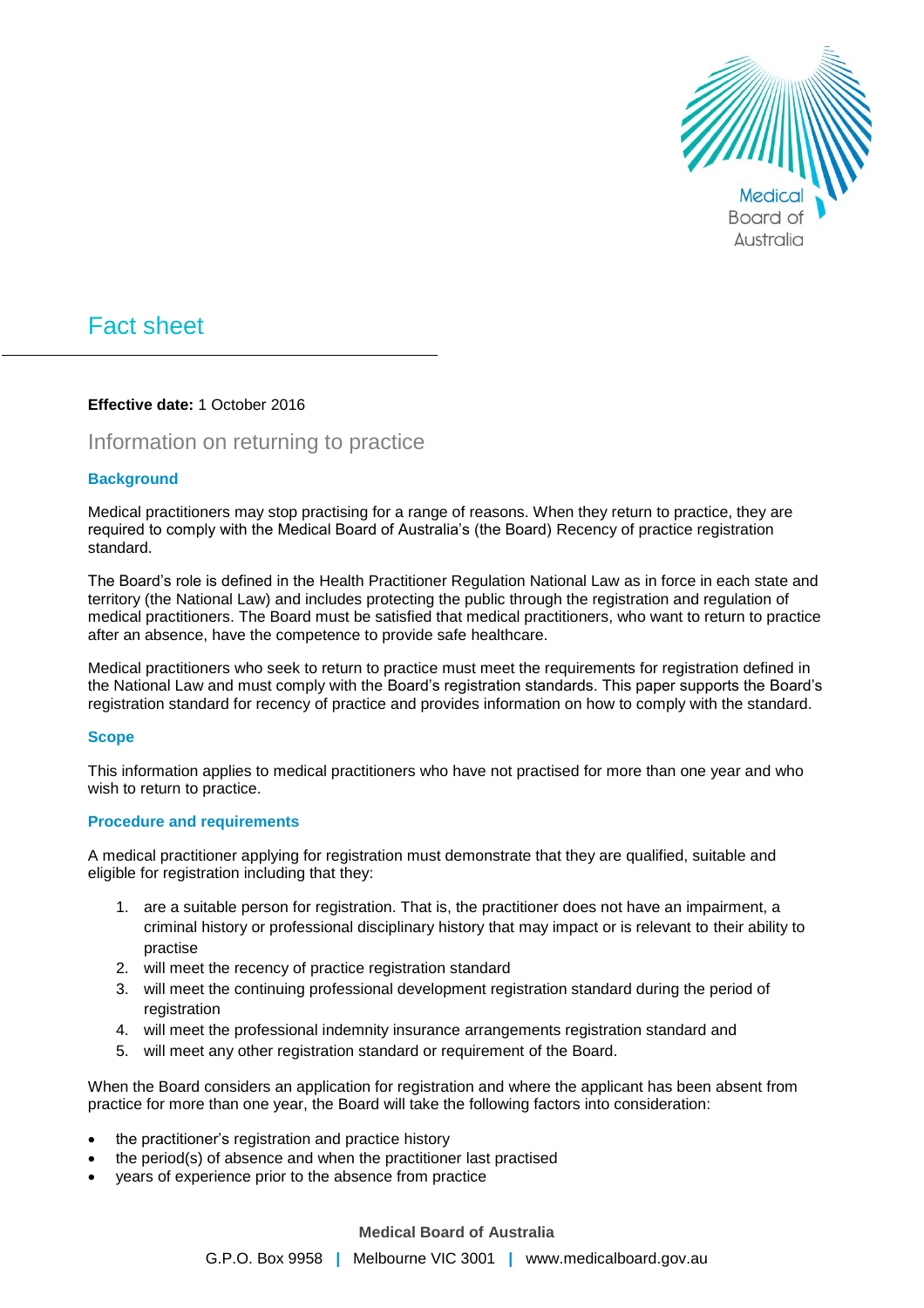- activities related to the practice of medicine undertaken since they last practised, including continuing professional development (CPD), education or professional contact undertaken during the absence
- the intended scope of practice, including the role and position proposed.

#### **Requirements for medical practitioners who wish to return to practice**

A medical practitioner who has two or more years clinical experience as a registered medical practitioner and is returning to practice, is required to complete the following requirements:

- if they have not practised for up to and including 12 months:
	- there are no additional requirements that have to be met before re-commencing practice
- if they have not practised for between 12 months and up to and including 36 months:
	- at a minimum, before re-commencing practice, they must complete the equivalent of one year's continuing professional development (CPD) activities, relevant to their intended scope of practice. The CPD activities must be designed to maintain and update their knowledge and clinical judgment, or
- if they have not practised for more than 36 months:
	- they are required to provide a plan for professional development and re-entry to practice to the Board for consideration and approval.

A medical practitioner who has less than two years clinical experience as a registered medical practitioner and is returning to practice and has not practised for more than 12 months, is required to commence work under supervision in a training position approved by the Board.

# **Plan for professional development and re-entry to practice**

Medical practitioners who have previously had two or more years clinical experience prior to the absence and are returning to practice after an absence of 36 months or more are required to submit a plan for professional development and re-entry to practice for the Board's approval.

The purpose of the plan for professional development and re-entry to practice is to ensure that the practitioner is returning to safe practice with appropriate supports in place. This is for the safety of patients and the practitioner.

The plan for professional development and re-entry to practice will be different for each practitioner. It should be tailored to the practitioner's particular circumstances and their individual learning needs. It is therefore not appropriate for the Board to issue a standard re-entry plan with set tasks or supervision levels.

However, practitioners have requested assistance on how to develop a plan for professional development and re-entry to practice. This document provides a framework that a practitioner can use to guide them and provides information about the typical elements of a plan for professional development and re-entry to practice.

Assistance in developing a plan for professional development and re-entry to practice may be obtained from:

- specialist colleges
- prospective or past supervisors
- prospective employers
- colleagues and mentors.

The terms of a plan for professional development and re-entry to practice usually should be negotiated with the prospective supervisor who is appropriately qualified in the area of intended practice. It should take into consideration: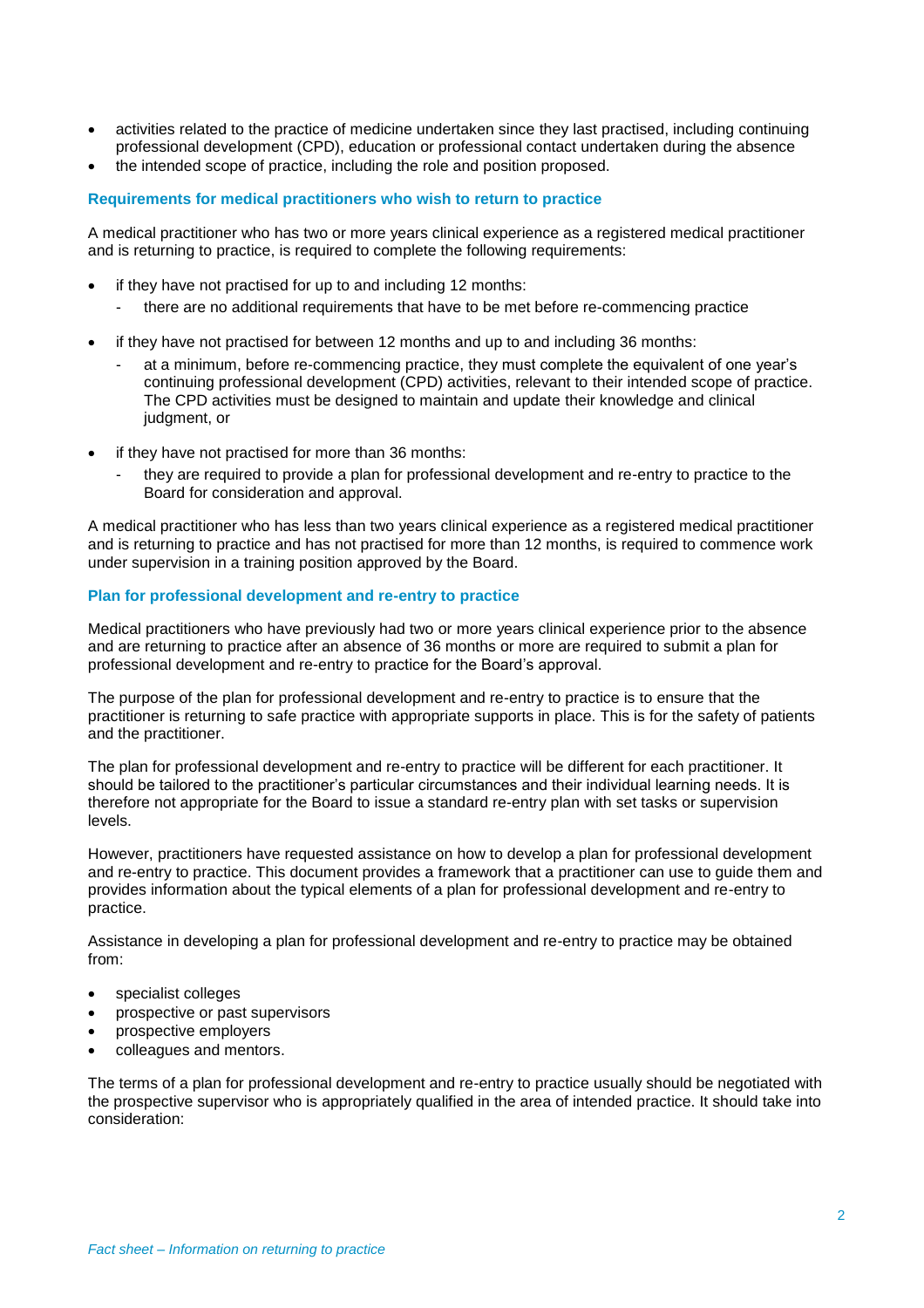- 1. the practitioner's specific learning needs, taking past education, experience and training into consideration, and
- 2. the requirements of the specific position that the practitioner is proposing to work in.

A plan for professional development and re-entry to practice should:

- define the terms of an agreement between a proposed supervisor and the practitioner
- state the previous scope of practice and the intended scope of practice (these may be the same) identify any gaps in knowledge and skills
- 
- identify any training or education requirements, including programs run by the relevant college that will be undertaken to meet learning requirements
- articulate goals, expected outcomes and clear timeframes for achievement of goals
- propose the level of supervision, mentoring or peer review that may be required for a safe return to practice
- describe the orientation to the proposed employer's workplace
- allocate time for regular formal feedback or performance reviews by the proposed supervisor, any feedback or review should be recorded and signed by the supervisor and the practitioner
- provide the anticipated completion date for the re-entry to practice plan
- articulate the measures that will be put in place if the stated goals are not achieved in the stated timeframes
- include a written job offer on the organisation's letterhead which is signed and dated by an authorised person. The job offer should clearly indicate the intended field of practice, the position description and the type of employment (e.g. full-time/ part-time, employee/contractor etc).

If a practitioner does not have a proposed supervisor, they are still required to submit a re-entry plan based on their own self-assessment and the plan should include the relevant elements as outlined above.

To assist practitioners, the Board has developed a re-entry plan template which makes provision for the elements that should be included in a plan for professional development and re-entry to practice. The plan, with the exception of the 'Practitioner and supervisor agreement', may be modified or adapted to suit individual needs or substituted with a specialist medical college re-entry plan.

# **Changing your scope of practice**

If a practitioner is changing their field or scope of practice, they may be required to undergo additional training to ensure they are competent in the new field or scope of practice.

The requirements are:

- if the change is to a subset of their current practice (that is, they are narrowing their scope of practice), there are no additional requirements
- if the change is an extension of their practice that their peers might reasonably expect from a practitioner in that field, they are required to undertake any training that peers would expect before taking up the new area of practice, or
- if the change is to a different field of practice, they will be required to consult with the relevant specialist college and develop a professional development plan for entering the new field of practice for the consideration and approval of the Board.

# **Practitioners returning from overseas practice**

A practitioner who has been practising in a jurisdiction outside Australia will meet the recency of practice standard provided they:

- have not been absent from practice for a year or more, and
- are not intending to change their scope of practice.